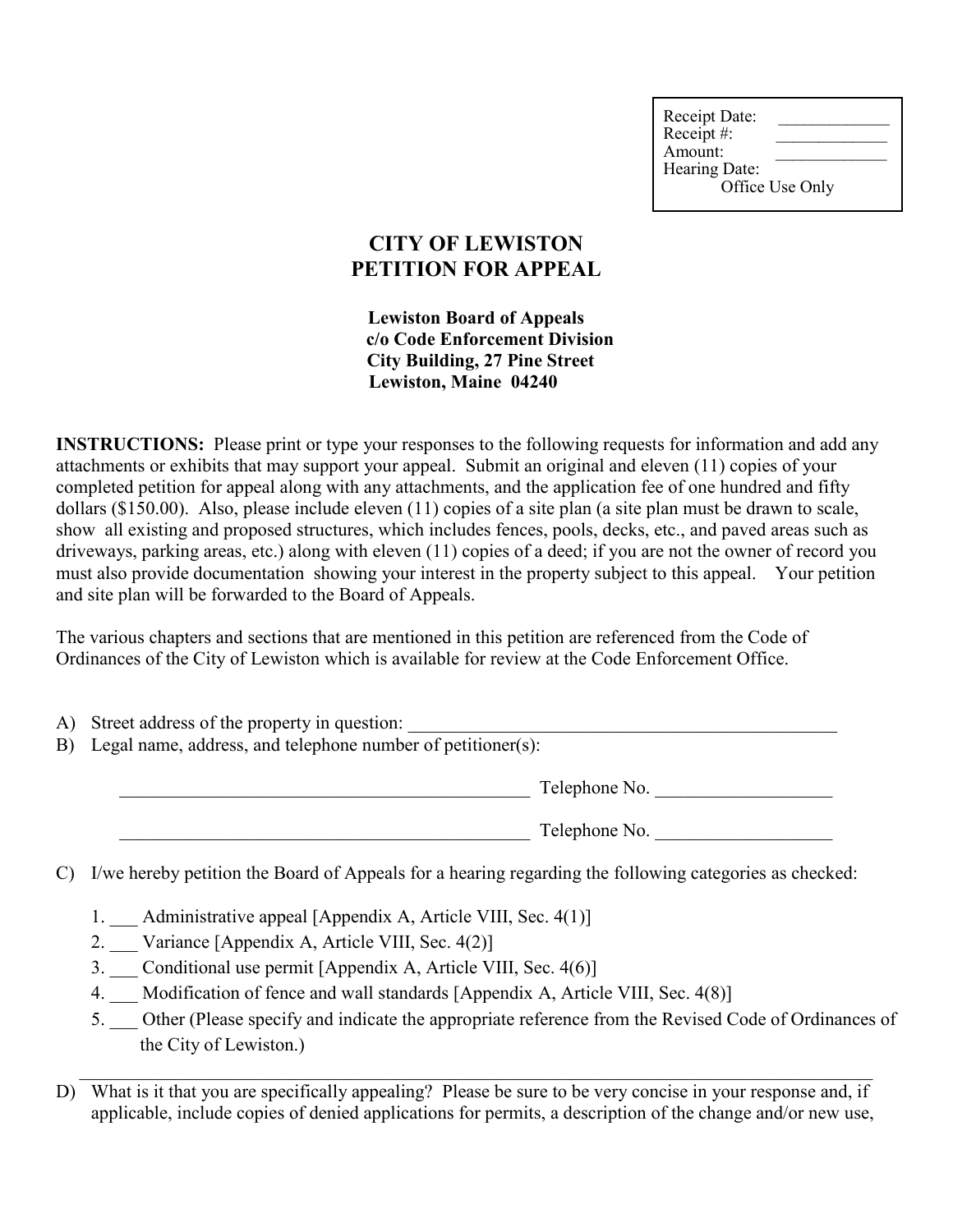etc. Use additional sheets if necessary.

| E) Information regarding the property that is the subject of this appeal.          |  |
|------------------------------------------------------------------------------------|--|
|                                                                                    |  |
| 1. Legal name, address, and telephone number of owner of the property in question: |  |
|                                                                                    |  |
| Tolanhong No                                                                       |  |

|                                                                                                                                                                                                                                                             | Telephone No. |
|-------------------------------------------------------------------------------------------------------------------------------------------------------------------------------------------------------------------------------------------------------------|---------------|
|                                                                                                                                                                                                                                                             | Telephone No. |
| 2. Zoning District Designation:                                                                                                                                                                                                                             |               |
|                                                                                                                                                                                                                                                             |               |
|                                                                                                                                                                                                                                                             |               |
|                                                                                                                                                                                                                                                             |               |
|                                                                                                                                                                                                                                                             |               |
|                                                                                                                                                                                                                                                             |               |
| preservation and conservation standards of Appendix A, Article XV, Sec. 3. Yes No<br>Lot Coverage Ratio: Existing: // Proposed: // Proposed:                                                                                                                |               |
|                                                                                                                                                                                                                                                             |               |
| Impervious Surface Ratio: Existing: // Proposed: // Proposed: // Proposed: // Proposed: // Proposed: // Proposed: // Proposed: // Proposed: // Proposed: // Proposed: // Proposed: // Proposed: // Proposed: // Proposed: // P<br>9. Property Restrictions: |               |

 $\mathcal{L}_\mathcal{L} = \{ \mathcal{L}_\mathcal{L} = \{ \mathcal{L}_\mathcal{L} = \{ \mathcal{L}_\mathcal{L} = \{ \mathcal{L}_\mathcal{L} = \{ \mathcal{L}_\mathcal{L} = \{ \mathcal{L}_\mathcal{L} = \{ \mathcal{L}_\mathcal{L} = \{ \mathcal{L}_\mathcal{L} = \{ \mathcal{L}_\mathcal{L} = \{ \mathcal{L}_\mathcal{L} = \{ \mathcal{L}_\mathcal{L} = \{ \mathcal{L}_\mathcal{L} = \{ \mathcal{L}_\mathcal{L} = \{ \mathcal{L}_\mathcal{$